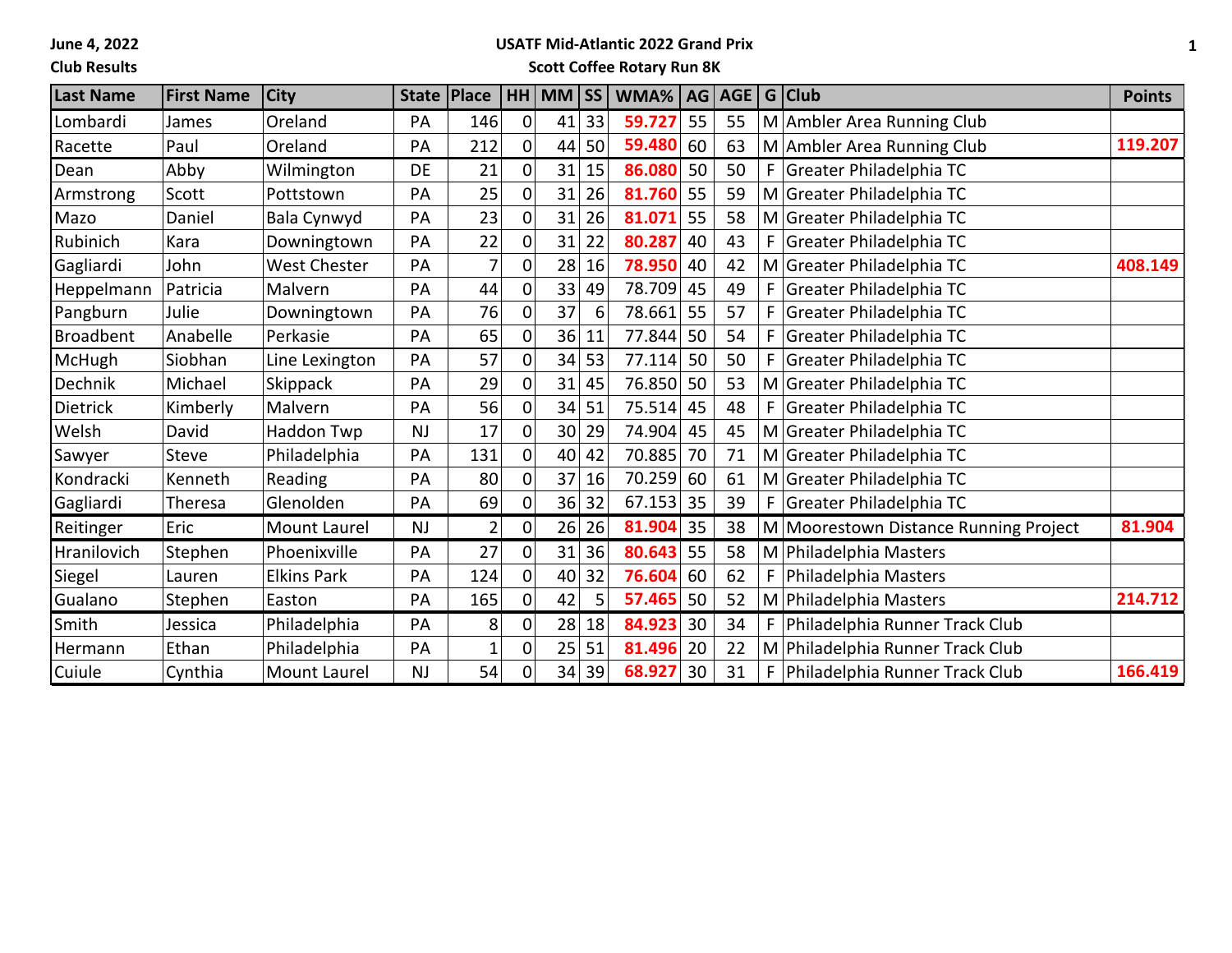**June 4, 2022**

#### **Club Results**

## **USATF Mid-Atlantic 2022 Grand Prix Scott Coffee Rotary Run 8K**

|                |                |                      |           |     |                  |                 |                | 89.315 | 65 |    |                                      |         |
|----------------|----------------|----------------------|-----------|-----|------------------|-----------------|----------------|--------|----|----|--------------------------------------|---------|
| Crabb          | Charles        | Royersford           | PA        | 16  | $\pmb{0}$        | 30 <sup>°</sup> | 25             |        |    | 65 | M Pike Creek Valley Running Club     |         |
| <b>ELLIS</b>   | <b>THOMAS</b>  | Hockessin            | DE        | 51  | $\mathbf 0$      | 34              | 24             | 82.074 | 65 | 69 | M Pike Creek Valley Running Club     |         |
| Cauller        | Gregory        | York                 | PA        | 31  | $\mathbf 0$      | 32              | 22             | 81.617 | 60 | 62 | M Pike Creek Valley Running Club     |         |
| Feole Driscoll | Carol          | <b>CHADDS FORD</b>   | <b>FL</b> | 107 | $\mathbf 0$      | 38              | 50             | 81.030 | 60 | 63 | Pike Creek Valley Running Club<br>F  |         |
| Swierzbinski   | Elizabeth      | Wilmington           | DE        | 15  | $\mathbf 0$      | 29              | 54             | 80.658 | 30 | 35 | F<br>Pike Creek Valley Running Club  | 414.693 |
| Wiechecki      | David          | Wilmington           | DE        | 35  | $\mathbf 0$      | 32              | 41             | 79.347 | 60 | 60 | M Pike Creek Valley Running Club     |         |
| Mason          | Robert         | Wilmington           | DE        | 61  | $\boldsymbol{0}$ | 35              | 11             | 78.730 | 65 | 67 | M Pike Creek Valley Running Club     |         |
| Swierzbinski   | Anthony        | Wilmington           | DE        | 5   | $\overline{0}$   | 27              | 51             | 76.840 | 35 | 36 | M Pike Creek Valley Running Club     |         |
| Rusk           | Sarah          | Wilmington           | DE        | 39  | $\mathbf 0$      | 33              | $\overline{7}$ | 74.987 | 40 | 41 | F.<br>Pike Creek Valley Running Club |         |
| Steenkamer     | Thomas         | <b>Rising Sun</b>    | <b>MD</b> | 74  | $\overline{0}$   | 36              | 56             | 72.202 | 60 | 63 | M Pike Creek Valley Running Club     |         |
| Knothe         | Lynn           | Wilmington           | DE        | 323 | $\mathbf 0$      | 51              | 20             | 49.838 | 40 | 45 | F<br>Pike Creek Valley Running Club  |         |
| Olmstead       | <b>Betty</b>   | Wilmington           | DE        | 443 | $\mathbf 1$      | 19              | $\mathbf 0$    | 47.932 | 75 | 76 | Pike Creek Valley Running Club<br>F  |         |
| Herman         | Gerald         | Wilmington           | DE        | 430 | $\mathbf{1}$     | 11              | $\overline{2}$ | 45.331 | 75 | 78 | M Pike Creek Valley Running Club     |         |
| Gurka          | Mary Ann       | <b>Berlin</b>        | <b>NJ</b> | 234 | $\mathbf 0$      | 46              | 46             | 72.986 | 65 | 69 | F<br><b>Pineland Striders</b>        |         |
| <b>Briggs</b>  | Maretta        | Marlton              | <b>NJ</b> | 144 | $\mathbf 0$      | 41              | 37             | 70.124 | 55 | 57 | F<br><b>Pineland Striders</b>        |         |
| <b>Summers</b> | Jan            | <b>Mullica Hill</b>  | <b>NJ</b> | 179 | $\mathbf 0$      | 43              | 29             | 69.644 | 60 | 60 | F<br><b>Pineland Striders</b>        |         |
| Foster         | Kurt           | <b>Berlin</b>        | <b>NJ</b> | 32  | $\mathbf 0$      | 32              | 34             | 69.601 | 40 | 44 | <b>Pineland Striders</b><br>M        |         |
| Lizzio         | Jean           | <b>Berlin</b>        | <b>NJ</b> | 287 | $\mathbf 0$      | 49              | 55             | 68.381 | 65 | 69 | F<br><b>Pineland Striders</b>        | 350.736 |
| McElroy        | Meaghan        | Mt Laurel            | <b>NJ</b> | 88  | $\mathbf 0$      | 37              | 38             | 67.981 | 45 | 45 | <b>Pineland Striders</b><br>F        |         |
| Vannais        | Rory           | Marlton              | <b>NJ</b> | 24  | $\mathbf 0$      | 31              | 26             | 67.762 | 35 | 35 | M Pineland Striders                  |         |
| Stinson        | Valerie        | Somerdale            | <b>NJ</b> | 202 | 0                | 44              | 38             | 66.990 | 55 | 59 | <b>Pineland Striders</b><br>F.       |         |
| Roth           | Robert         | <b>Berlin</b>        | <b>NJ</b> | 136 | $\mathbf 0$      | 41              | $\overline{2}$ | 65.597 | 60 | 64 | Pineland Striders<br>M               |         |
| Slater         | Kimberly       | <b>HAINESPORT</b>    | <b>NJ</b> | 175 | $\mathbf 0$      | 43              | 0              | 64.729 | 50 | 53 | F<br><b>Pineland Striders</b>        |         |
| <b>Brynko</b>  | <b>Barbara</b> | Marlton              | NJ        | 353 | $\boldsymbol{0}$ | 53              | 58             | 62.353 | 65 | 68 | F<br><b>Pineland Striders</b>        |         |
| Waniak         | Stephen        | <b>Mount Laurel</b>  | NJ        | 47  | $\overline{0}$   | 34              | 11             | 62.067 | 30 | 34 | <b>Pineland Striders</b><br>M        |         |
| Estrada        | Alex           | Mount Laurel         | NJ        | 168 | $\mathbf 0$      | 42              | $\overline{2}$ | 61.697 | 60 | 60 | <b>Pineland Striders</b><br>M        |         |
| Miller         | Sarah          | Medford              | <b>NJ</b> | 170 | $\mathbf 0$      | 42              | 9              | 60.696 | 45 | 45 | F<br><b>Pineland Striders</b>        |         |
| Hellman        | Joanna         | <b>Medford Lakes</b> | <b>NJ</b> | 378 | $\mathbf 0$      | 55              | 47             | 57.903 | 65 | 65 | F.<br><b>Pineland Striders</b>       |         |
| Schuler        | Robert         | Marlton              | <b>NJ</b> | 379 | $\mathbf 0$      | 56              | 24             | 52.482 | 70 | 73 | <b>Pineland Striders</b><br>M        |         |
| Agliano        | Stephen        | Marlton              | NJ        | 362 | $\overline{0}$   | 54              | 35             | 47.084 | 55 | 59 | M Pineland Striders                  |         |